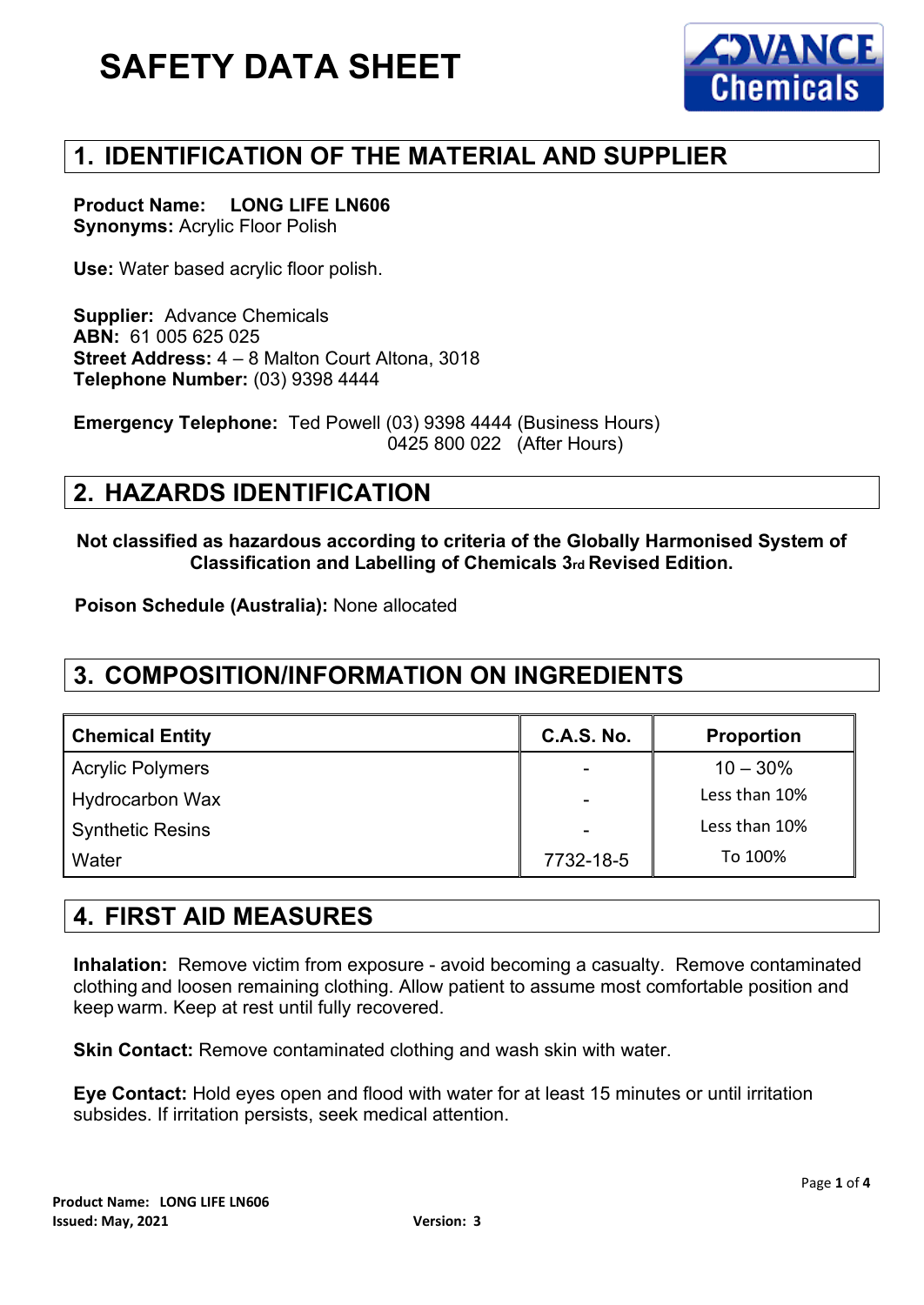

**Ingestion:** If swallowed do NOT induce vomiting. Give a glass of water or milk.

**Notes to Doctor:** Floor Polish with a mildly alkaline pH

## **5. FIRE FIGHTING MEASURES**

**Specific Hazards:** Non- combustible material **Fire- fighting advice:** No particular fire or explosion hazard

**Suitable Extinguishing Media:** All extinguishing agents can be used (water, dry chemical, carbon dioxide, foam and sand).

**Hazchem Code:** None allocated

**Flammability:** This product is not flammable.

## **6. ACCIDENTAL RELEASE MEASURES**

Minor spills should be contained and mopped up quickly to prevent an accident. For large spills, contain using sand or soil. Absorb using sand, soil, vermiculite or some other inert material. Collect and seal in properly labelled containers for disposal. Refer to State Land Waste Authority for disposal. Flush area with water.

#### **7. HANDLING AND STORAGE**

**Handling advice:** Not classified as a Dangerous substance for the purpose of transport, storage or handling. No special requirements.

**Storage advice:** Keep dry and avoid spillage.

## **8. EXPOSURE CONTROLS/ PERSONAL PROTECTION**

**Occupational Exposure Limits:** No TLV assigned for this mixture.

**Engineering Controls:** No special ventilation or engineering controls are required under normal use conditions.

**Personal Protection Equipment:** Not normally required.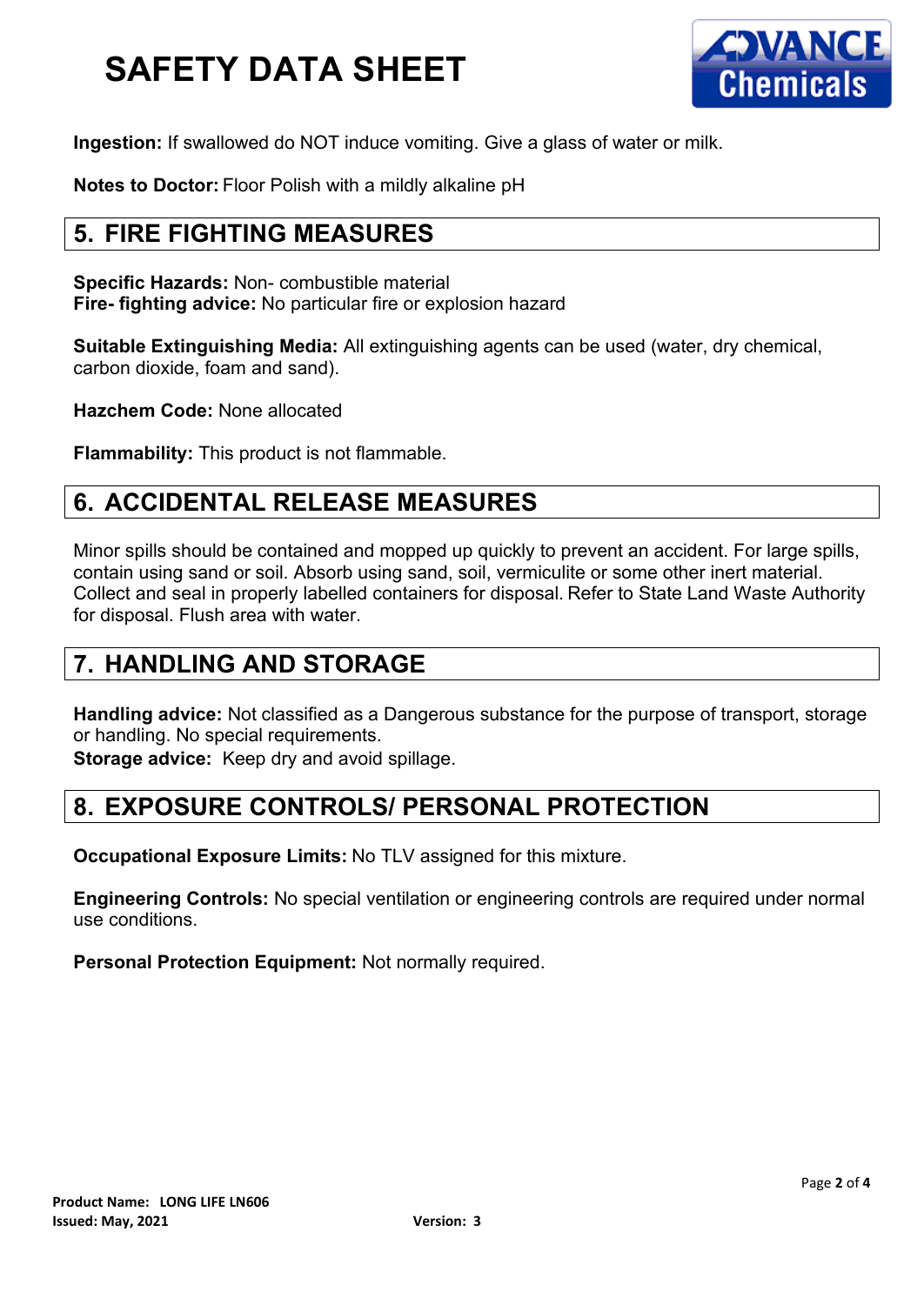

## **9. PHYSICAL AND CHEMICAL PROPERTIES**

**Appearance:** Thin milky liquid with a slight ammonia smell. **Boiling Point: > 100°C Melting Point: < 0°C Flash Point:** Non Flammable **Vapour Pressure:** 17 mm Hg @ 20 °C **Vapour Density (Air = 1):** 0.6 **Flammability Limits:** Non Flammable **Specific Gravity:** 1.02 **pH (neat):** 8.0 – 9.5 **Solubility in water:** Dilutable **Corrosiveness:** Non- Corrosive.

## **10. STABILITY AND REACTIVITY**

**Stability:** Stable when stored in sealed container at room temperature.

#### **11. TOXICOLOGICAL INFORMATION**

No adverse health effects are expected, if the product is handled in accordance with this material safety data sheet and label. Symptoms and effects that may arise if the product is manhandled and overexposure occurs are:

#### **Acute Health Effects:**

**Ingested:** Irritating and naseating

**Eye:** Moderate irritant to the eyes.

**Skin:** Moderate irritant to skin especially on prolonged contact.

**Inhaled:** Vapours may irritate nose and throat.

**Chronic:** None known

#### **12. ECOLOGICAL INFORMATION**

Avoid contaminating waterways.

#### **13. DISPOSAL CONSIDERATIONS**

Refer to Waste Management Authority.